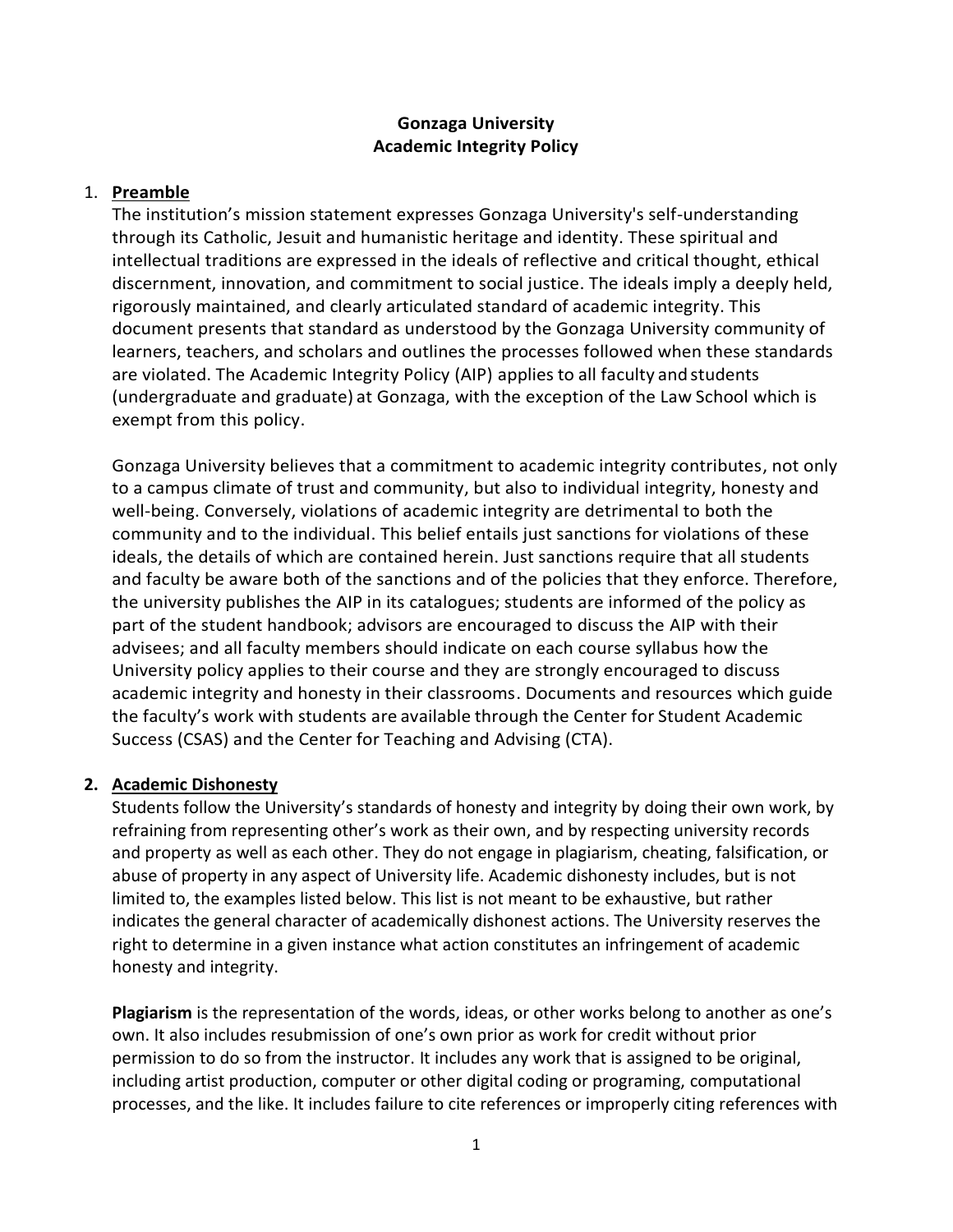the intent to deceive, submitting a paper or any assignment written by another person, submitting a paper or any assignment obtained, wholly or in part, from the internet or from any other electronic or print source without proper attribution. The act of plagiarism may occur with or without intent.

**Cheating** can take many forms, including but not limited to working with another person when independent work is reasonably assumed by the nature of the assignment; giving or receiving unauthorized information and materials; the falsification or fabrication of references; and multiple submissions of the same paper or report for assignments in more than one course without the prior permission of all involved faculty members or other instructors.

**Falsification** and misrepresentation of academic documents, records or standing includes forgery and/or misrepresentation of any signature on any academic document. It includes falsification or fabrication of academic research materials, personal academic records and files, admission and financial aid applications, resumes, and portfolio essays. It also includes falsification of internship, service learning, or other practicum records, and falsification of patient or student records, or other reports involved in teaching/learning processes in any academic program of the University. In addition, it includes falsification of client records, or other clinical/professional reports or process notes involved in the teaching/learning process in any academic program of the University. While many issues of falsification manifest as a falsification of written records, any oral misrepresentation or lying to faculty, or any other school official, is considered falsification; honesty is expected in all forms of communication. Misrepresentation also includes the practice of circumventing registration priority by arranging to have a seat in a course held by a student with higher registration priority with the intent of it being filled by a student with lower registration priority. In cases where this practice is identified, both students involved will be found to have violated this policy.

**Abuse of University physical or intellectual property** is the destruction or alteration of the work of another student, faculty, staff or other member of the university. It includes unauthorized access or use of University computer accounts or files, and the removal, mutilation, or deliberate concealment of academic materials belonging to the University libraries, computer laboratories, or other learning resource centers. It also includes any unauthorized recording, sale, or use of lectures or other instructional materials.

While this policy's focus is on issues related specifically to academic integrity, it must be noted that Gonzaga University takes seriously any issues of personal integrity, including inappropriate and unacceptable behavior. Any student engaging in these types of behaviors as an attempt to gain academic advancement (as described above) will be subject to the processes and sanctions described herein. Faculty who observe inappropriate or concerning behaviors that occur in an academic setting but are not related directly to an academic issue *per se*, should report those issues promptly to the Center for Cura Personalis using the REFER system. A faculty member feeling threatened or intimidated by a student in an academic setting is encouraged to contact Human Resources and Campus Security in addition to reporting the issue using the REFER system. Any behaviors observed by a faculty member that may violate the University's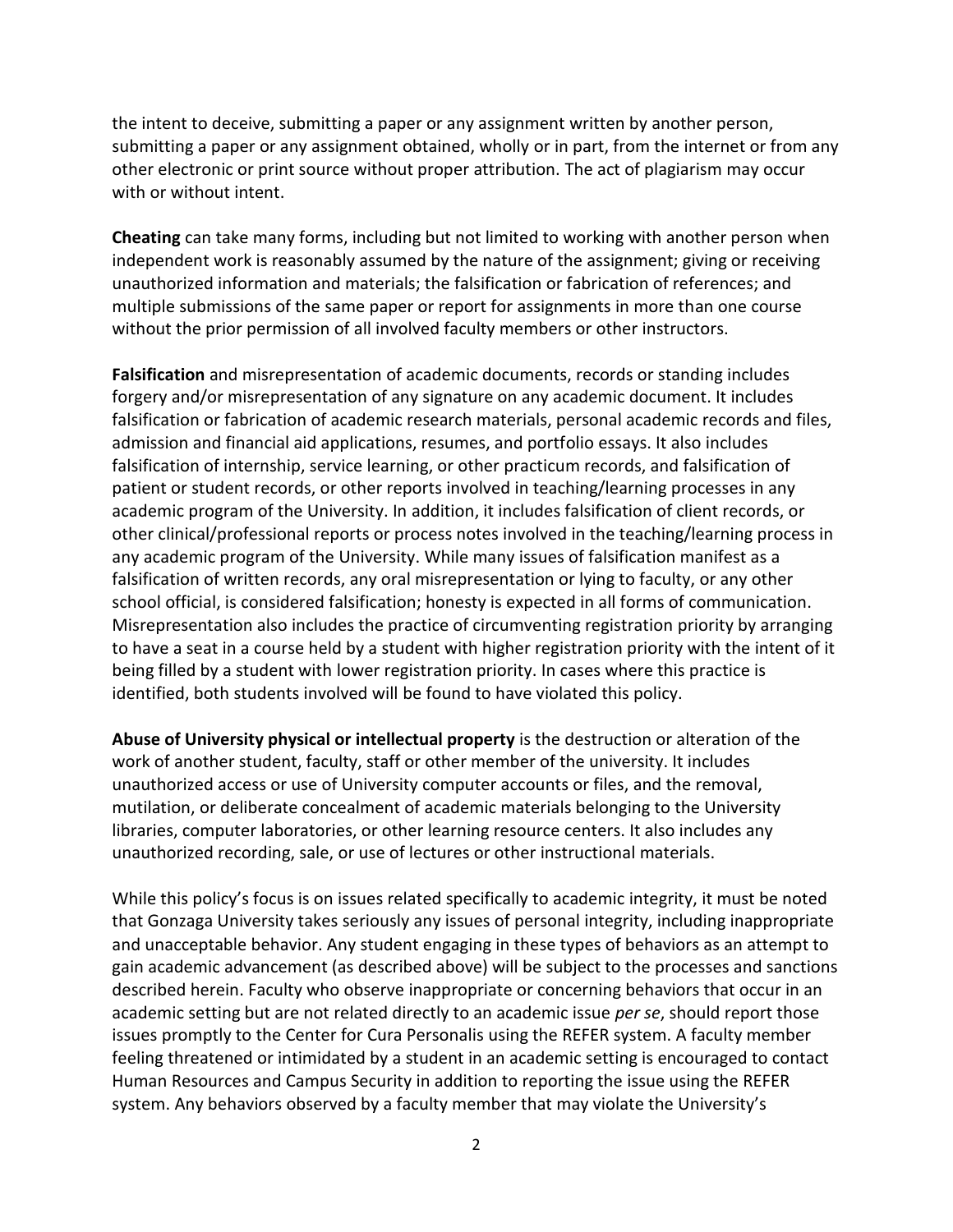Harassment and Non-Discrimination policy must be promptly reported to the University's Title IX Coordinator.

# **3. Acknowledgment of the Policy**

All members of the Gonzaga community are expected to adhere to principles of honesty and integrity in their academic endeavors. While students will not be asked to affirm their understanding of this policy, it is the expectation that students be familiar with this policy and the potential sanctions for violations of this policy. As with all other university policies, by virtue of enrollment every student at Gonzaga University (with the exception of Law students) abides by the policy outlined herein. Under no circumstances shall ignorance of this policy serve as a defense against any violations.

## **4. Academic Integrity Board**

The Academic Integrity Board (AIB), convened by the office of the Provost, advocates and raises the awareness of academic integrity at Gonzaga University by upholding the AIP. The AIB acts to:

- 1. Review, approve and adjudicate violations of the AIP;
- 2. Render decisions and impose sanctions;
- 3. Report and use data for the purpose of facilitating an active and constructive dialogue within the University concerning academic integrity, honesty and ethics
- 4. Work closely with the CTA and the CSAS to disseminate current academic procedures and to educate faculty and students on issues of academic integrity and dishonesty;
- 5. Inform academic integrity violators of appeal process and direct them to resources to assist in the process;
- 6. Ensure the academic integrity practices and policy of the University are current and in alignment with best practices

## 4.1. Mission of the Academic Integrity Board

The mission of the AIB is *to promote a climate of academic integrity at Gonzaga University by serving as the principle administrator of this policy, to secure its fair and consistent application across the University, and to facilitate communications to all relevant parties regarding such administration.*

## 4.2. Composition of the Academic Integrity Board

Understanding that scheduling difficulties and conflicts of interest arise, along with the necessity for timely resolution of cases considered by the AIB, the full membership of the AIB shall consist of nine faculty, two undergraduate students, two graduate students and two representatives from the Student Development Division. From this membership, the chair of the AIB will attempt to compose the board present for each hearing such that it includes seven voting members: four faculty members, one undergraduate student, one graduate student and one representative from the Student Development Division.

When necessary due to unavailability of certain participants, seven members of differing configurations may be convened by the chair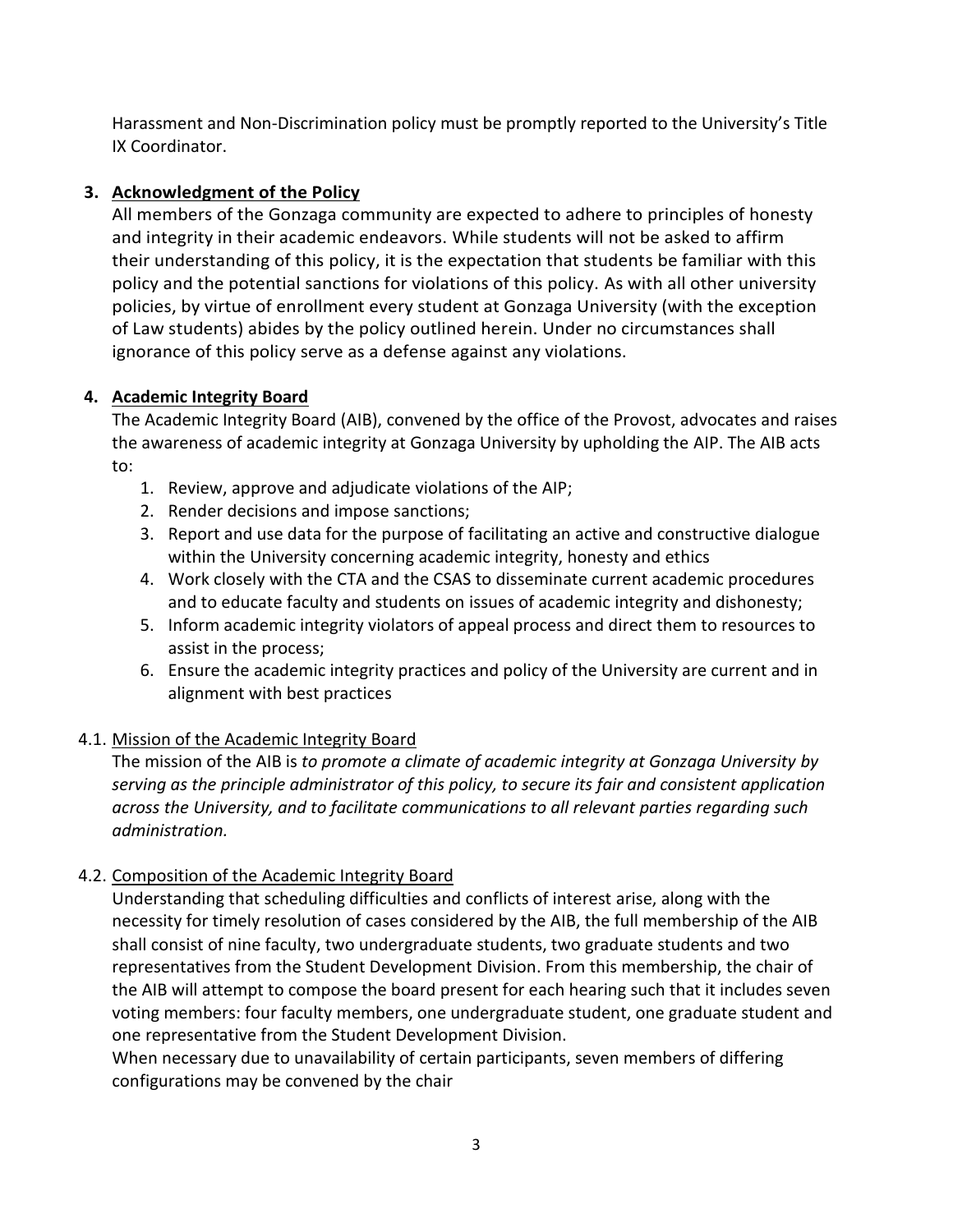The Director of the CSAS serves as the Chair of the Board and a non-voting member except in the case of casting the deciding vote in the event of a tie.

#### 4.3. Criteria for and Terms of Academic Integrity Board Membership

Faculty members of the AIB shall be full-time faculty members (tenured, tenure-track, or Sr. Lecturer) who are elected by the Faculty Assembly in the annual general election. At least one of these tenured faculty members must be from the College of Arts and Sciences, and at least one must be involved in graduate education. Faculty members shall serve terms of three years and the terms will be staggered so that 1-2 new faculty members are elected each spring semester to serve during the following three years. No faculty member can serve more than two consecutive terms on the AIB.

*\*\*\*Note: While it is the goal to have membership elected from the general elections, it is also the goal to establish this policy to be effective beginning in the 2018-2019 academic year. Therefore, faculty membership shall be appointed for the first three years of the implementation of this policy. Appointments shall be solicited by the Deans in response to a request from the Provost. Seven faculty members will be solicited for the 2018-19 academic year (three serving a 1-year term (end 2019), two serving a 2-year term (end 2020), and two serving a 3-year term (end 2021)). These members will be replaced by elected members in the 2019, 2020 and 2021 faculty elections.* 

The Gonzaga Student Body Association (GSBA) and the Graduate Student Association (GSA) shall each appoint two student members to serve one-year terms on the AIB no later than September 15th each academic year. Student members of the AIB shall be current Gonzaga University students, either full- or part-time and shall be in good academic standing. Undergraduate student members must have achieved at least junior status. Graduate student members must have completed at least one semester at Gonzaga. No student members of the AIB may have any violations of the Academic Integrity Policy before or during their service on the AIB.

The Student Development Division shall appoint two representatives from their full-time staff to serve the AIB. The length of those terms will be at the discretion of their office. The Director of CSAS (or designee) shall serve as the Chair of the AIB. The Chair of the AIB will have no vote in AIB proceedings, except as needed to break a tie.

#### 4.4. Orientation to the Academic Integrity Board

The AIB shall create and maintain orientation materials for members of the board; these materials shall be available through the CSAS. Newly appointed AIB members are encouraged to access and review all orientation materials (including case studies) before beginning their service on the AIB, and as needed during the course of that service. The AIB shall annually review, and update as necessary, the orientation materials.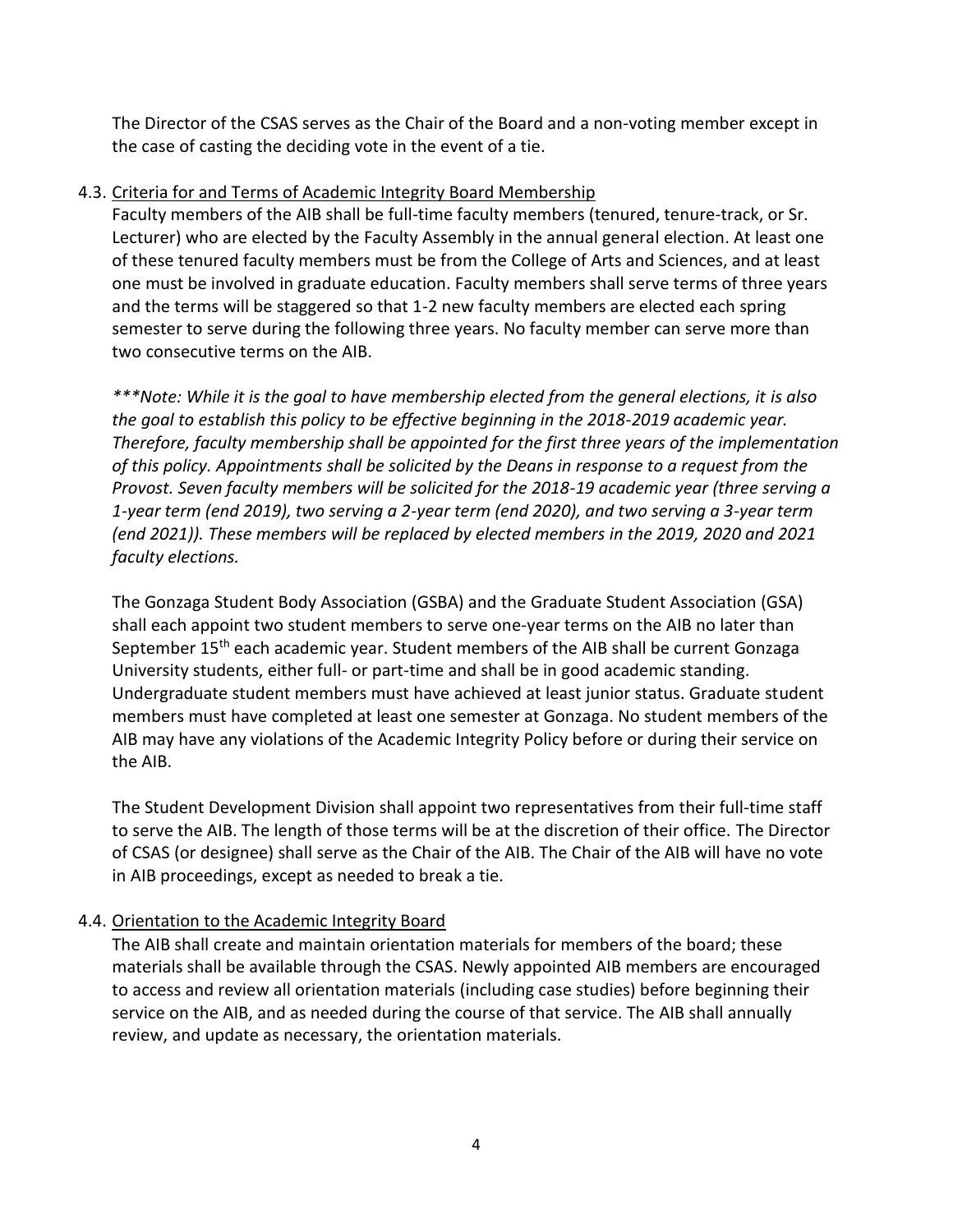#### 4.5. Removal and Recusal of Members of the Academic Integrity Board

Any finding of a violation of this policy disqualifies a student member from serving. The Chair of the AIB, with the approval of the Provost, may remove any student member of the AIB at his/her discretion. While this policy focuses largely on the actions of students, all employees of Gonzaga University are also expected to conduct themselves with the highest standards of academic integrity. If the actions of a faculty or Student Development member of the AIB are questioned, the Chair of the AIB, with the approval of the Provost, may remove that member from the AIB at their discretion.

Any member who is on leave or unable to complete an appointed term shall be replaced for the length of the leave (or remainder of the term) by another qualified member appointed by the appropriate body. Student members are to be replaced by either the GSBA or GSA. Given that faculty members are elected to the AIB, the Faculty President shall appoint replacements of those positions when necessary. The Student Development Division shall replace members by appointment of another qualified full-time staff member.

#### *\*\*\*Note: The Faculty President shall only appoint replacement of elected members. Members appointed by Deans through 2021 shall be replaced by Dean or Provost appointment*.

Any member of the AIB shall have the right to recuse him/herself from any vote or from participation in any deliberation or decision of the AIB. All members of the AIB shall be requested to declare conflicts of interest or an appearance of a conflict of interest prior to any hearings. These members, in consultation with the Chair, are required to recuse themselves. This includes both faculty and student members of the AIB. Accused students also have the right to request removal and replacement of any member of the AIB prior to adjudication of their case if they have reason to believe a conflict of interest exists. In such cases, the student must submit this request in writing to the chair of the AIB who shall make the determination if the member should be recused.

#### 4.6. Meetings and Hearings of the Academic Integrity Board

There shall be regularly scheduled monthly meetings of the AIB during the regular academic year. Additional meetings may be scheduled at the discretion of the Chair, including during the summer months (which may require replacement of regular members for these months). Meetings may be canceled by the Chair of the AIB if there are no cases to be reviewed (including petitions or appeals). Hearings conducted by the AIB will be scheduled on a case-bycase basis and every effort shall be made to set a date for the hearing within 10 working days from the time the request for adjudication is made, including during the summer terms.

For the purposes of this policy, working days are defined as weekdays from the day classes begin to the last day of class (excluding holidays) during the normally scheduled terms. If any aspect of the process described below occur at the end of a term, the day count will roll over to the beginning of the new term.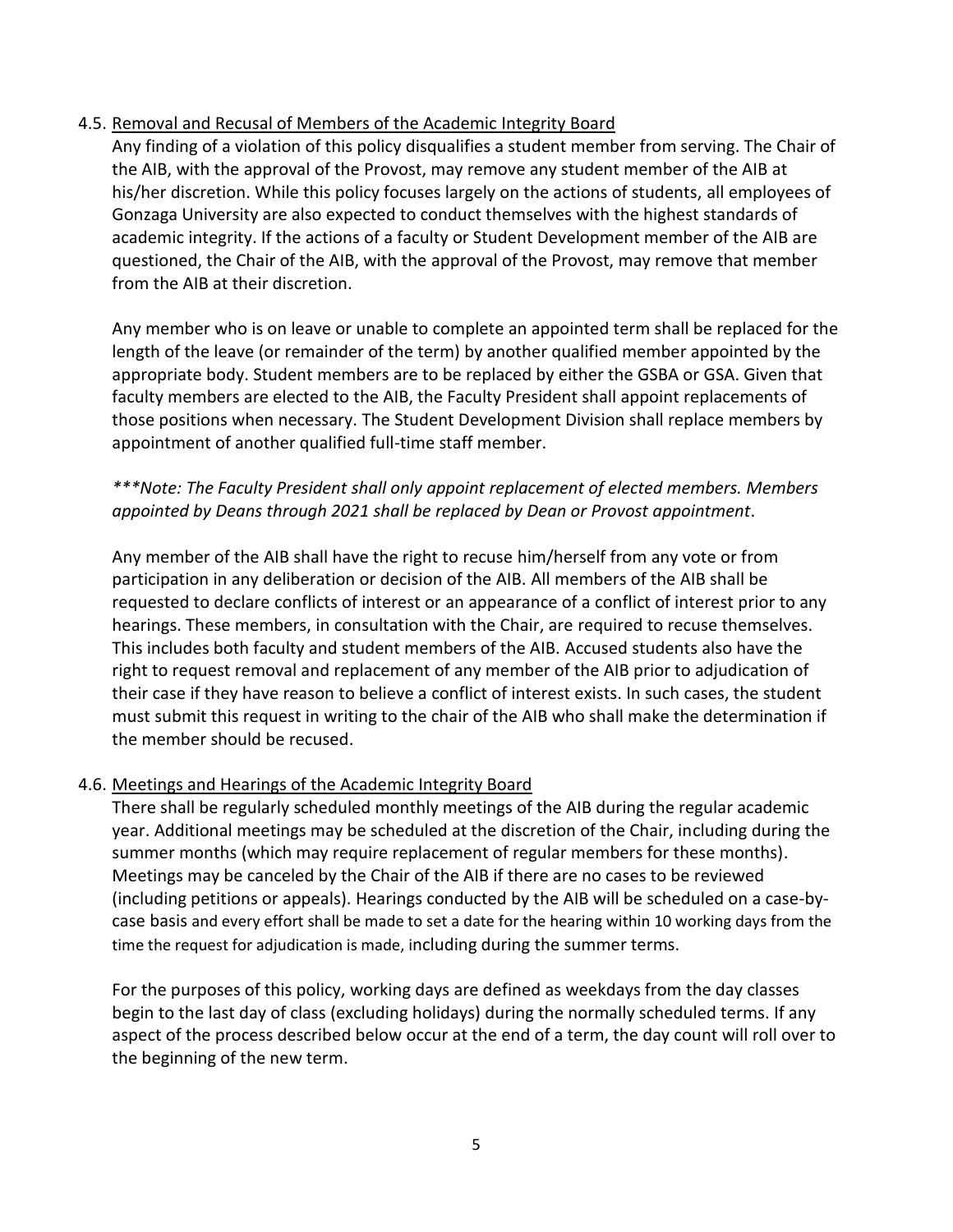#### **5. Investigation, Reporting, Adjudication and Sanctions**

#### 5.1. Investigation and Report (Initial Inquiry Phase)

The burden of proof in cases of alleged violations of the Academic Integrity Policy resides with the University, whose role is to establish by a preponderance of evidence that a suspected student is guilty of the violation.

#### 5.1.1. Suspected Violation Related to Specific Courses

Because cases of suspected violations of academic integrity are usually related to a specific course, any member of the University community can report a possible case by notifying the faculty member who is teaching the course or by notifying an appropriate administrative officer for the College, School or Department in which the course is offered (who shall, in turn, notify the faculty member). Any faculty member who discovers, or who is informed of, a suspected violation of the AIP shall begin an initial inquiry of the incident as promptly as possible. The faculty member must first inform their Department Chair of the incident and must consult with their Chair throughout the initial inquiry. For programs without Department Chairs, a designee of the Dean (Associate or Assistant Dean) shall perform the roles of the Chair described herein. Every effort should be made to conduct this initial inquiry within 10 working days of the time the suspected violation became known to the faculty member.

If the faculty member, in consultation and agreement with their Department Chair, does not find sufficient evidence of a violation of the AIP during the initial inquiry, then no further action is required and the process ends.

If the evidence warrants continuing the inquiry, the faculty member is to meet with the student(s) in question to discuss the allegation. The Department Chair may also be present at the request of the faculty member or the student. This meeting may take place in person, or via telephone or video conference (the later options likely being more suitable for incidents in online courses). If more than one student is involved, the faculty member must meet with each student individually, but may also choose to hold an additional meeting with all involved students present. If more than one student is involved in the allegation, each student shall have their case considered individually, although the larger context should be noted in the inquiry and any potential report and adjudication.

During the individual meeting, the faculty member shall describe the complaint and provide copies of the evidence regarding the allegation to the student. If the meeting leads the faculty member (in consultation and agreement with their Department Chair) to believe no violation has occurred, then no further action is required and the process ends without a formal report. If, after meeting with the student, the faculty member (in consultation and agreement with their Department Chair) continues to suspect that a violation of the AIP has occurred and/or the student acknowledges the violation, the process continues as described below (See 5.1.3 Process for Violations).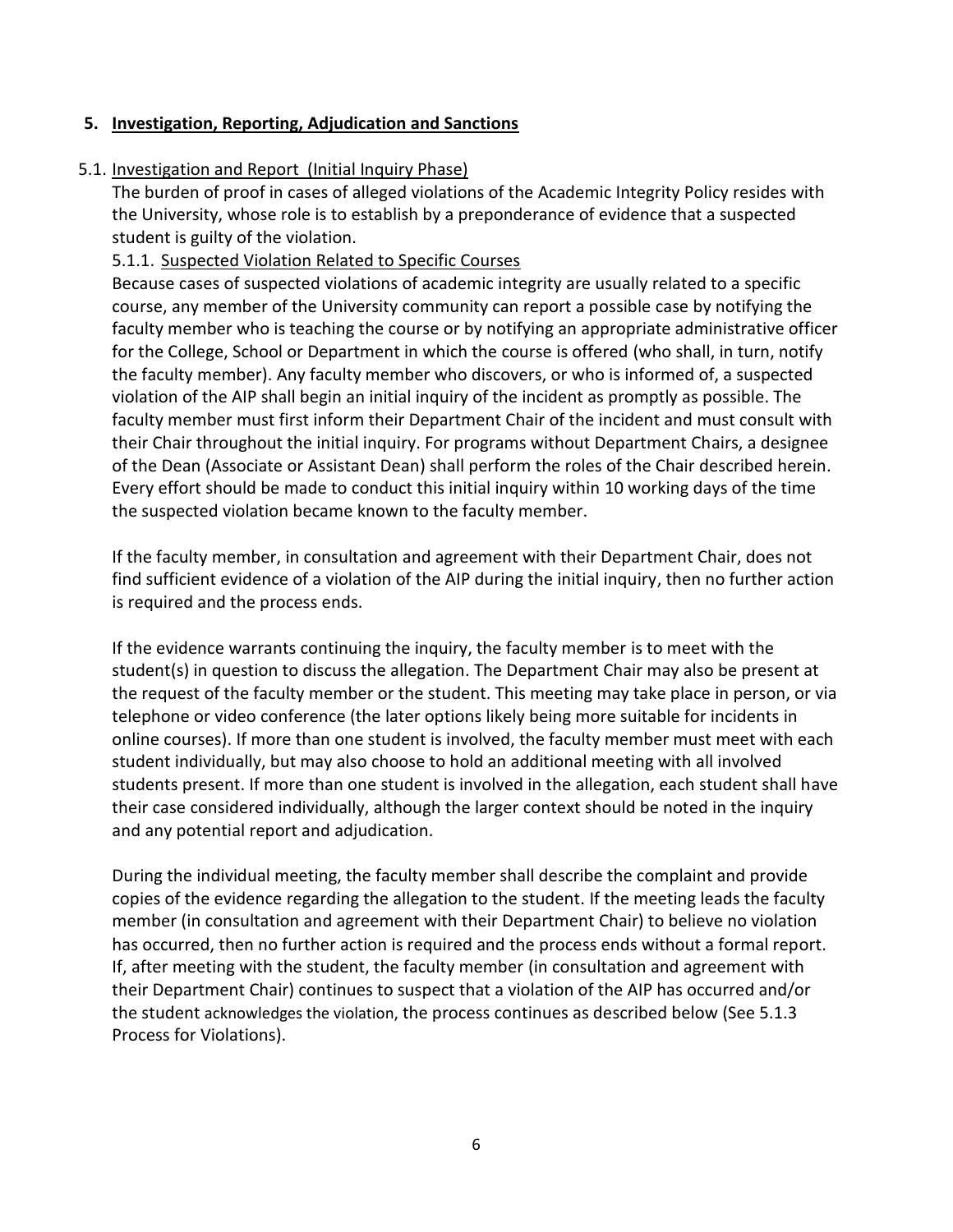## 5.1.2. Suspected Violation Not Related to Specific Courses

If the suspected violation of the AIP is not related to a specific course, students or members of the University teaching, administrative, and support staff should forward such cases directly to the appropriate administrative officer for the College, School or Department involved (likely the Dean, Dean's designee or Department Chair). That administrative officer shall initiate an initial inquiry into the allegation and shall take the same steps as described for faculty members above and herein.

## 5.1.3. Process for Violations

If the student admits fault during the initial inquiry, the individual conducting the inquiry (either the faculty member or administrative officer) shall promptly file an Academic Integrity Violation Report (AIVR) with the CSAS indicating the student has admitted fault. Every effort should be made to file the AIVR within 5 workings days of the conclusion of the initial inquiry. No sanction can be agreed to or imposed until CSAS has reported to the individual conducting the inquiry whether or not the occurrence is a first-time or a repeat violation.

If the student does not admit fault, however the faculty member (in consultation and agreement with their Department Chair) believes the initial inquiry indicates by a preponderance of evidence that a violation of the policy has occurred, the individual conducting the inquiry (either the faculty member or administrative officer) shall promptly file an Academic Integrity Violation Report (AIVR) with the CSAS indicating the student has not admitted fault. Every effort should be made to file the AIVR within 5 workings days of the conclusion of the initial inquiry. The case (i.e. the AIVR and all evidence) is forwarded directly to the AIB with a request for adjudication.

In instances where the student does not admit fault and the faculty member and their Department Chair are not in agreement on how to proceed, the case is forwarded to the Dean for decision. If the Dean feels the initial inquiry indicates by a preponderance of evidence that a violation of the policy has occurred, the AIVR is completed and forwarded as stated above with the disagreement between the faculty member and the Department Chair noted in the report. Should the Dean find that evidence of a violation is insufficient, the process ends. However, this decision must be documented and kept on file with the Dean's office.

Once an AIVR is filed, the CSAS will confirm receipt of the report with the student, the faculty member and his/her Department Chair (or appropriate administrative officer) and the student's academic advisor (all academic advisors will be notified for students who have multiple). In cases where the student admits fault, how the process moves forward is dependent on whether or not the incident is a first-time or a repeat violation of the AIP. In cases being forwarded to the AIB for adjudication, the CSAS will also note in the forwarded report if the occurrence is a first-time or repeat violation for the student in question prior to adjudication.

#### 5.2. Academic Integrity Violation Report (AIVR)

The faculty member (or the investigating administrative officer) must document and file an AIVR within 5 working days of the conclusion of the initial inquiry. The report must contain a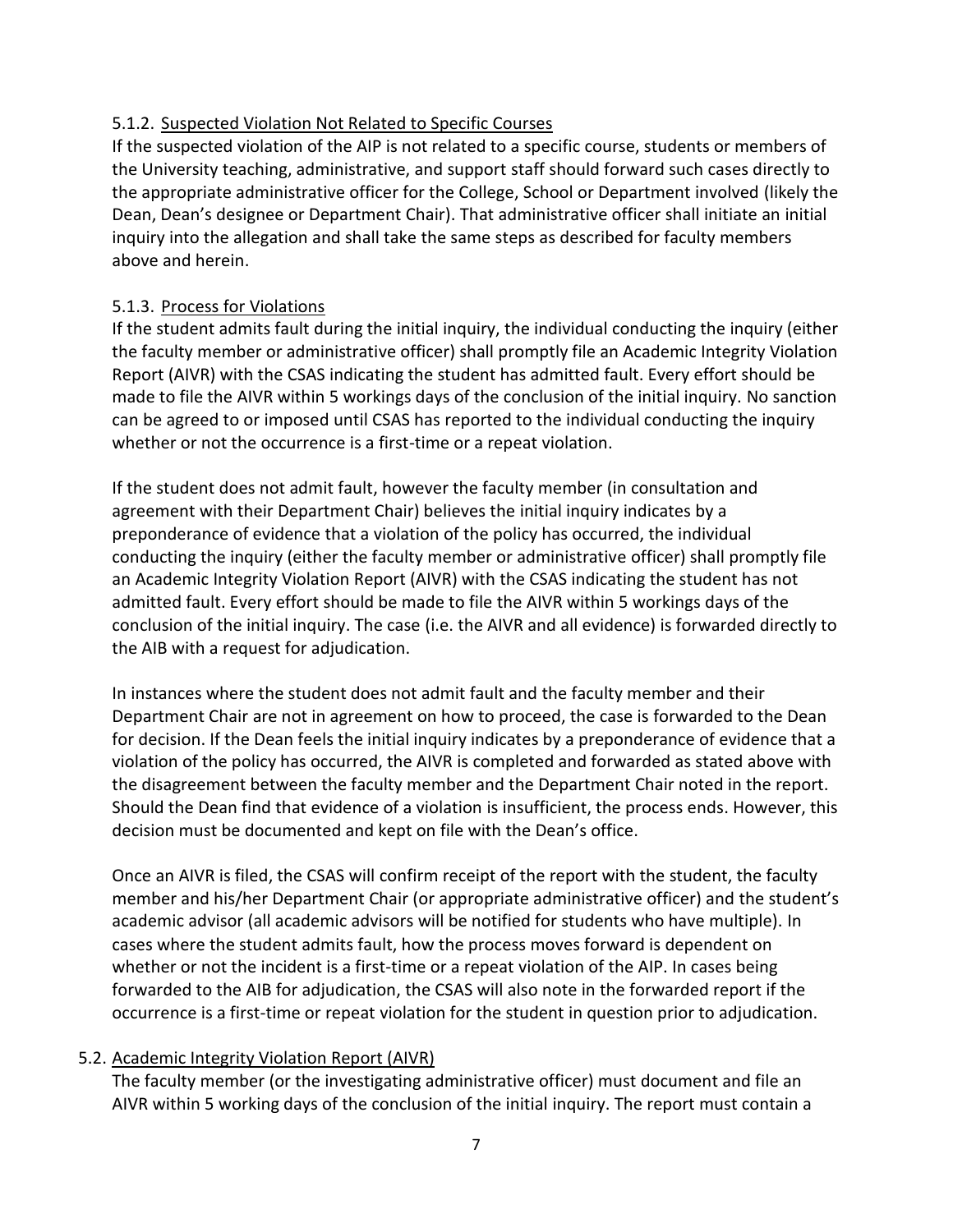detailed explanation of the supposed violation of the Academic Integrity Policy, and must include:

- Course number and syllabus (if applicable)
- Date of infraction and/or date violation was identified
- Detailed description of the violation
- Copy of supporting evidence (in electronic format if possible, scanned documents are acceptable)

The report shall be completed online with the CSAS. All reports are forwarded to the AIB, either for approval at their regular meeting (if no action is required), or for adjudication. In cases not requiring adjudication, the case is finalized by approval of the AIB and the final report will be issued by the AIB chair via email to the student, reporting faculty member, and other relevant participants.

In cases requiring adjudication, the AIB will add their final decision to the report. Following completion of adjudication, the final report will be forwarded (by email) to the student, the student's academic advisor(s), the faculty member involved, the Department Chair and the appropriate Dean. All reports are kept on file with the CSAS and are subject to all ordinary requirements of University policies and governmental statutes regarding confidentiality.

#### 5.3. Violations Not Requiring Adjudication by the Academic Integrity Board

In cases where a student admits fault and the CSAS confirms the violation in question is a first or second violation, then the faculty member, in consultation with his/her department chair, shall determine the appropriate sanction and meet with the student to discuss that sanction. If the student accepts the proposed sanction, this is added to the report and the sanction is levied. The report is then forwarded to the AIB for review and approval at their next regular meeting. Review and approval by the AIB shall be indicated in the final AIVR to be kept on file with CSAS. The case will then be considered closed and with a violation recorded. If, however, the student does not accept the proposed sanction, this is added to the report and the report forwarded to the AIB with a request for adjudication.

#### 5.4. Adjudication by the Academic Integrity Board

If after receipt of the AIVR the CSAS confirms this is a third (or greater) violation, the student, the faculty member and his/her Department Chair or Dean (as relevant) is notified and the case is forwarded directly to the AIB with a request for adjudication.

Following the submission of an unresolved case and a request for adjudication, the Chair of the AIB will determine the composition of the hearing board in agreement with Section 4.3. Each hearing shall be scheduled on a case-by-case basis. Every effort shall be made to set a date for the hearing within 10 working days from the time the request for adjudication is made. The hearing date should not exceed 20 working days beyond the report date. Any delays in the timeline shall be justified and documented in the AIVR. The Chair of the AIB shall provide the student who is suspected of violating the AIP with a copy of the AIVR and copies of all relevant supporting evidence and shall notify the student of the time and place of the AIB hearing. In an effort to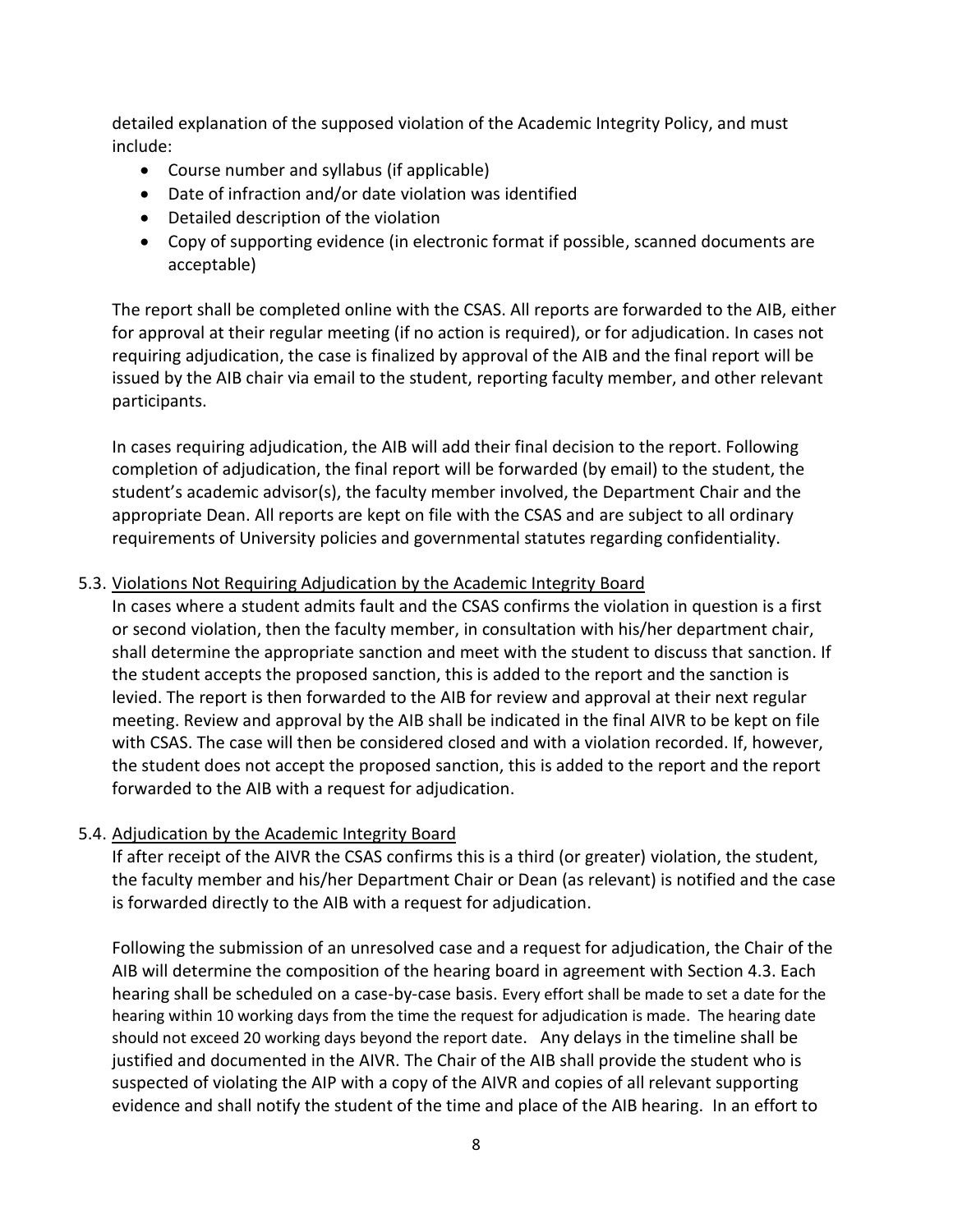schedule the hearing at a time that does not conflict with the student's and the board's academic schedule, adjudication hearings will take place during the common meeting time when possible.

The student who is suspected of violating the AIP is obliged to attend the hearing. If the student does not comply for any reason and chooses not to attend, the AIB can reach a judgment on the case in the student's absence. Under no circumstances may the student be represented by a proxy. The student may choose to have another person present for support (for example, their academic advisor or a representative for the Center for Cura Personalis), but that person may not speak on-the-record unless invited to by the Chair of the AIB.

Generally, only regular members of the AIB assigned to the hearing shall be present. The investigating faculty member (or administrative officer) is encouraged to attend the meeting to present evidence and to answer questions. The faculty member and the student will be invited to address only the board, and not each other. The student may invite (but not compel) witnesses to the hearing, but only with permission of the AIB Chair.

The AIB can make determinations in any case as long as a quorum (simple majority) of the scheduled hearing board is present at the hearing. All decisions of the AIB shall be determined by a simple majority vote of the members present. The Chair does not vote, except in cases of a tie.

Presentation of evidence shall be made only during the hearing. The Board may address questions to any party or witness present. The conduct of the hearing shall be informal, and the Board is not bound by legal rules of evidence or court procedures. Matters of procedure shall be governed by the operating procedures of the AIB, which will be enforced by the Chair of the AIB and shared with all members and the accused student prior to the hearing. Hearings may be electronically recorded or transcribed upon agreement of all participants.

If the hearing leads the AIB to find that the allegation is not supported by a preponderance of evidence, the AIB shall clear the student of any violation of the AIP and shall indicate this finding in the final AIVR to be kept on file with CSAS. The case will then be considered closed and with no violation recorded.

If the hearing leads the AIB to determine that the allegation has been supported by a preponderance of evidence, the AIB must determine the appropriate sanction for the misconduct and will consult with the reporting faculty member concerning possible sanctions. Before rendering its decision as to sanctions, the AIB shall consider the student's history of violating the AIP; repeat and more egregious violations shall result in more severe sanctions. Once the AIB has reached a decision, the sanction is levied and that is noted in the AIVR to be kept on file with CSAS. The case will then be considered closed with the violation recorded.

All information regarding the accusation, investigation, adjudication, and sanction are confidential and to be kept confidential by all members of the AIB and all parties involved.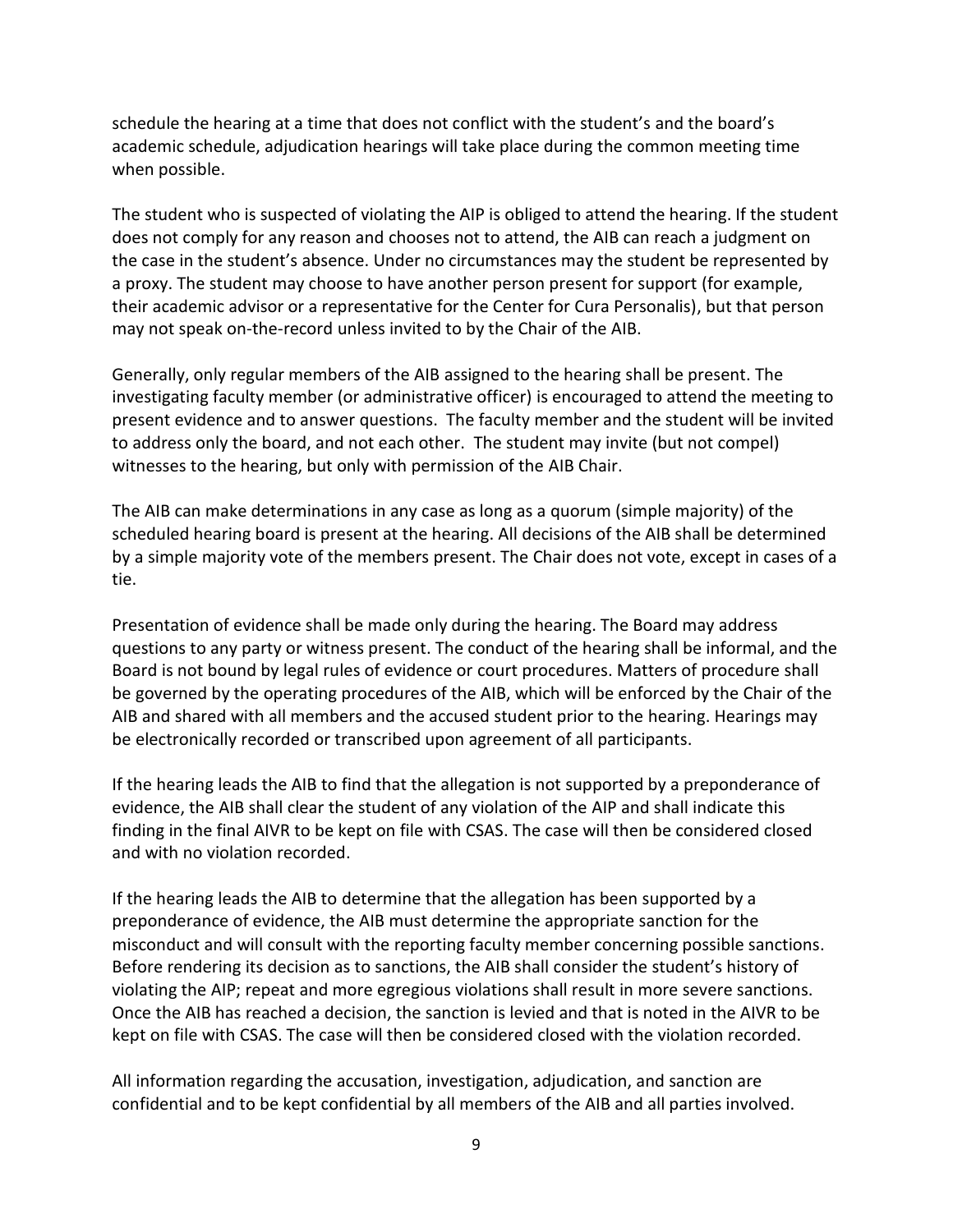## 5.5. Sanctions for Violations of the Academic Integrity Policy

While acknowledging that in order to preserve and promote the academic integrity of Gonzaga University violations of this policy will not be tolerated, the fundamental mission of our institution is to foster adherence to the principle of academic integrity through education, not punishment. Thus, in most cases, the sanctions recommended for first and second-time offenders shall provide students with an opportunity to resume their academic career without interruption and with a better understanding of scholastic integrity, character, and truth.

## 5.5.1. Minimum Sanction

A student shall not receive academic credit for any assignment or test once it has been determined that the student violated this policy in preparation or completion of the assignment or test in question. As such, the minimum sanction for violations of the AIP is a grade of zero for the test/assignment for a student found guilty of violating the AIP.

## 5.5.2. Sanctions for First Violations

In cases where a student admits violating the policy during the initial inquiry, and the violation is confirmed by the CSAS to be a first violation, the minimum sanction shall be applied by the faculty member (in consultation with their Department Chair) and this shall be confirmed following review by the AIB and included in the final AIVR filed with CSAS. If the student is not willing to accept the proposed sanction, the case is forwarded to the AIB with a request for adjudication. Should the student not admit violating the policy following the initial inquiry (or accept the proposed sanction) but is found responsible for a first violation following adjudication, the minimum sanction shall be applied by the AIB and that shall be indicated in the AIVR. The decision of the AIB is final, except in cases of appeal (See Section 6).

Sanctions may be more severe for graduate students, repeat violations of the AIP, or for those violations that are more egregious (see examples below and special consideration in section 5.5.5).

#### 5.5.3. Sanctions for Second Violations

In cases where a student admits guilt during the initial inquiry, and the violation is confirmed by the CSAS to be a second violation, the faculty member (in consultation with their Department Chair) may determine sanctions such as a grade of zero for the assignment up to a failing grade in the course. In the event that a grade of "F" is assigned, the student may not withdraw from the course (even if that determination is made prior to the University scheduled withdrawal date). This sanction shall be confirmed following review by the AIB and included in the final AIVR filed with CSAS. If the student is not willing to accept the proposed sanction, the case is forwarded to the AIB with a request for adjudication. Should the student not admit guilt following the initial inquiry (or accept the proposed sanction) but is found guilty of a second violation following adjudication, the sanction shall be determined and applied by the AIB and that shall be indicated in the AIVR. The decision of the AIB is final, except in cases of appeal (See Section 6).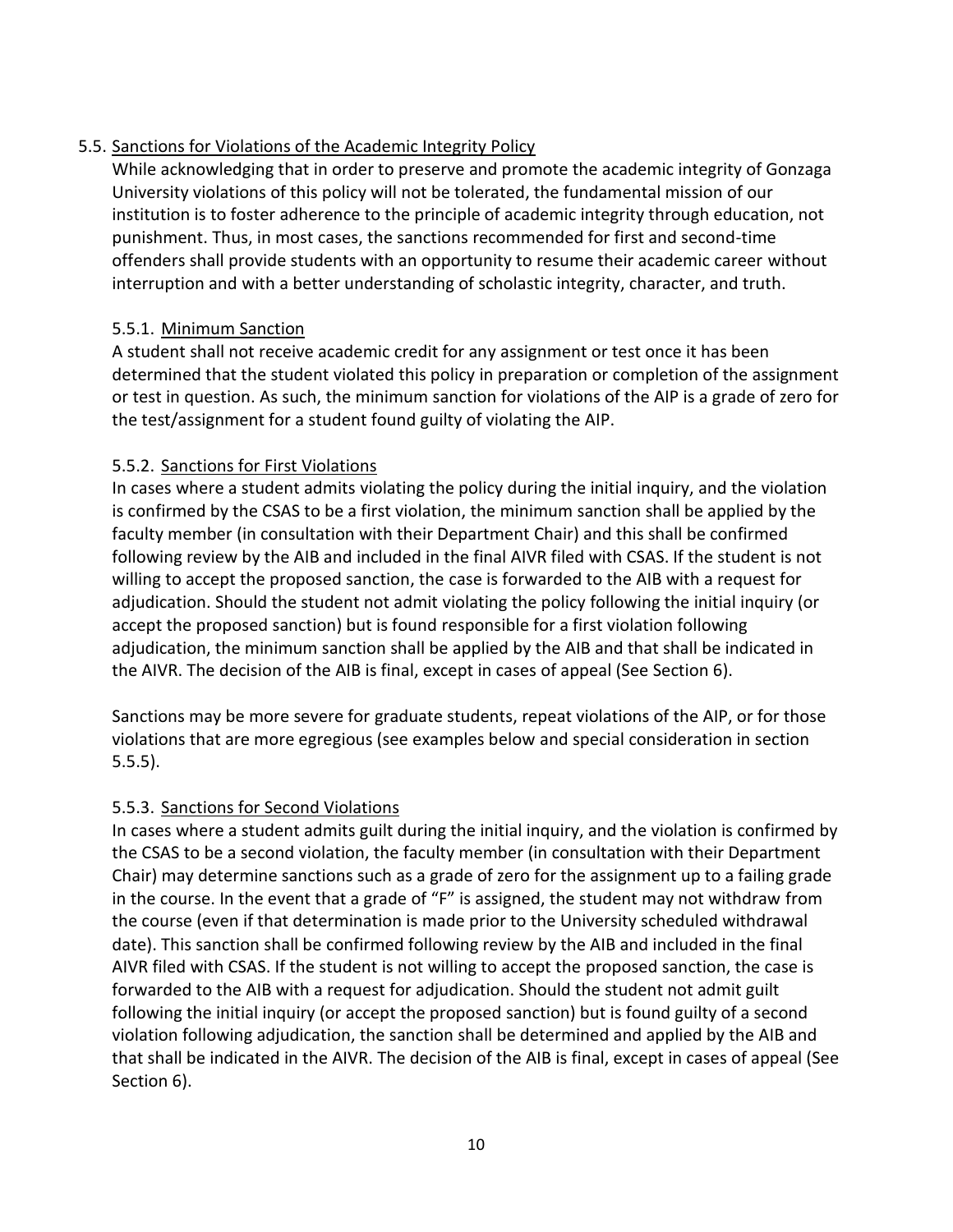In addition to the sanction determined above, any student found to have committed a second (or greater) violation of the AIP must also consult with the CSAS for a meeting with an academic advisor to discuss the violation and develop a plan to prevent further violations of the policy. This plan shall be forwarded to the student's academic advisor(s).

### 5.5.4. Sanctions for Third and Further Violations

If a student is accused of a third (or greater) violation of the AIP, the case is forwarded directly to the AIB with a request for adjudication following the initial inquiry and filing of the AIVR. In these cases, the faculty member is not involved in determining the sanction. If found responsible for a third violation of the AIP, the AIB will impose sanctions they deem appropriate. Following a third violation of the AIP, possible sanctions include change of final course grade to an "F" or a one-semester suspension. If the AIB finds a student responsible for a fourth (or greater) violation of the AIP, the student faces possible dismissal from the University.

In cases where a student is found responsible for a third (or greater) violation following adjudication, the sanction shall be determined and applied by the AIB and that shall be indicated in the AIVR. The decision of the AIB is final, except in cases of appeal (See Section 6).

## 5.5.5. Special Considerations

In cases where students are found in violation of the AIP that are not directly related to a particular course, the AIB shall determine appropriate sanctions.

If during the course of an inquiry or adjudication process, it is discovered that previous violations of the AIP by the student in question have gone undiscovered, those violations shall be considered at the time of discovery. If there is a preponderance of evidence that the student is responsible for the previously unknown and undocumented violations, those violations must be considered and the current case will be considered a repeat violation accordingly.

Violations of the AIP involving graduate students shall be considered more serious. In these cases, the AIB shall consider accelerating the severity of sanctions. This would be especially true in instances where violations are found to have occurred in work that has been (or is planned to be) disseminated.

More severe sanctions are possible for violations of the AIP that the AIB deems more egregious, and may result in more severe penalties such as suspension or dismissal prior to third or fourth violations. Examples of these violations may include, but are not limited to:

- Manipulation or falsification of credentials submitted in application to gain admission to Gonzaga University
- Compromising security resources to manipulate academic records (be it paper files or by compromising IT security)
- Compromising security resources to obtain copies of examinations (be it gaining entry in to faculty workspace of by compromising IT security)
- Providing copies of previous examinations or previously written assignments in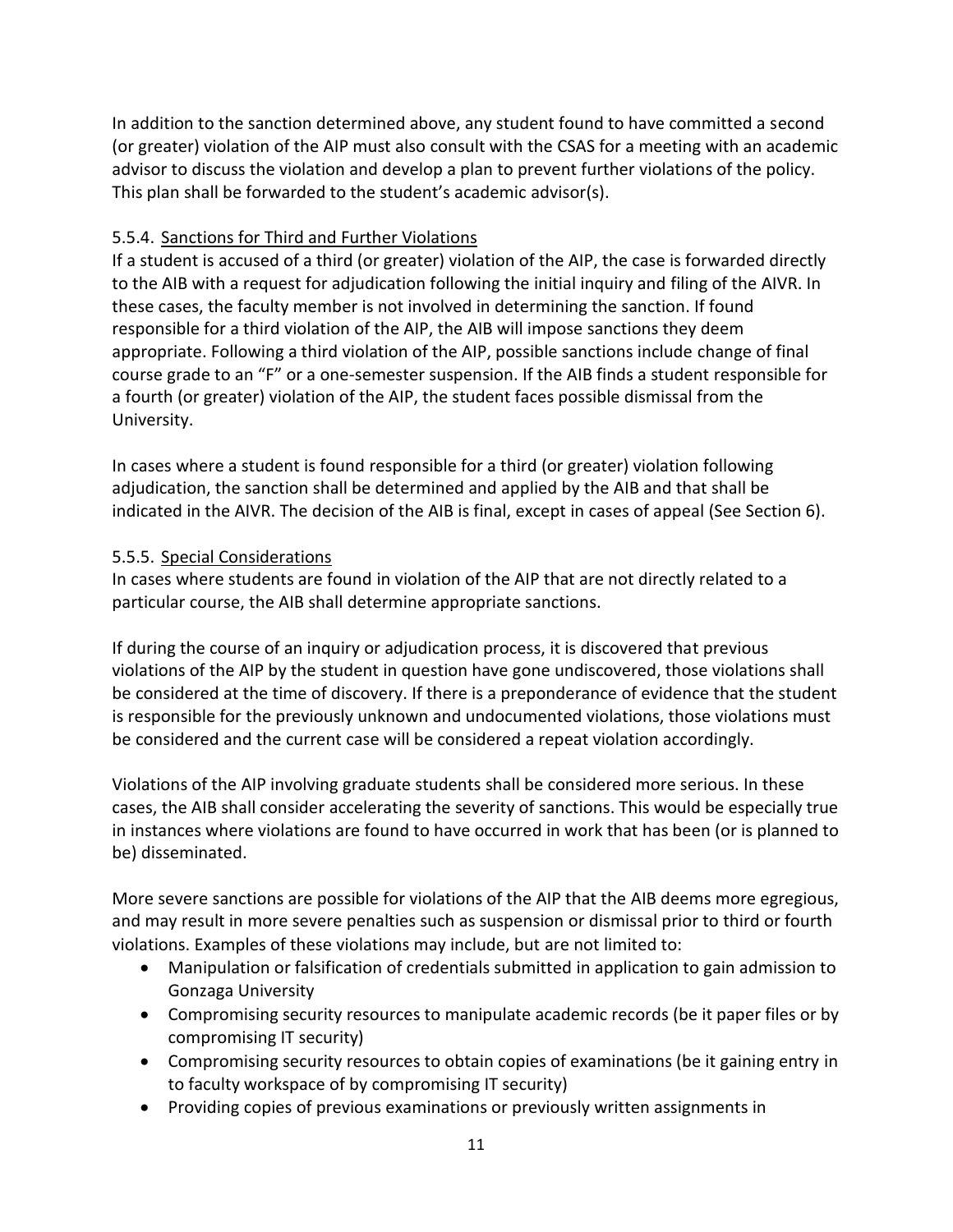exchange for monetary gain, or otherwise

- Obtaining and distributing (for monetary gain, or otherwise) materials developed by publishers intended for instructional use only (particularly test banks)
- Any violation of the AIP related to work that has been (or is planned to be) disseminated as a published work or at conference presentation.

In all cases, should resolution of the case require extension of the decision beyond the end of a semester, the student shall receive an incomplete ("I") grade until the allegation is resolved and the case closed. In these cases, students shall be permitted to continue into the following semester pending resolution of their case.

- If the student is found to have committed the alleged violation of the AIP, the "I" grade is replaced as determined by the sanction. Should a grade change make the student ineligible for any coursework they have begun in the new semester, they must be dropped from the course (even if beyond the drop deadline determined by the registrar's office).
- If the student is cleared by the AIB, the student may continue with their current semester schedule, the grade in the course in question shall be determined and submitted to the registrar, and the "I" shall be completely removed from their transcript

# **6. Appeals**

The right to appeal a decision of the AIB is limited to the student found responsible for a violation of the policy by the AIB. Decisions of the AIB may be appealed for the following two reasons only:

- 1. Because the student has new information that was not available prior to the original adiudication by the AIB.
- 2. Because the process and procedures outlined in this policy were not adhered to during the student's original adjudication.

Any sanctions resulting from a decision of the AIB shall be considered in place and enforced until such time as determined otherwise by the appeals process. The filing of an appeal does not relieve the student from complying with the sanctions from the time they are initially imposed. Any appeal must be submitted in writing by the student to the Provost within 10 working days of the student's receipt and acknowledgment of the final AIVR in their case.

Upon receipt of such an appeal, the Provost and/or designee shall review the case and shall make a determination of the appeal based upon the information contained in the written request and the relevant AIVR and accompanying documents. The Provost and/or designee may, at their discretion, ask for a meeting with the student and/or the chair of the AIB in reaching their decision.

An appeal may result in one of the following actions:

- 1. Affirmation of the original decision and sanctions.
- 2. Overturn the original decision and sanctions in full.
- 3. Return to the AIB for reconsideration.